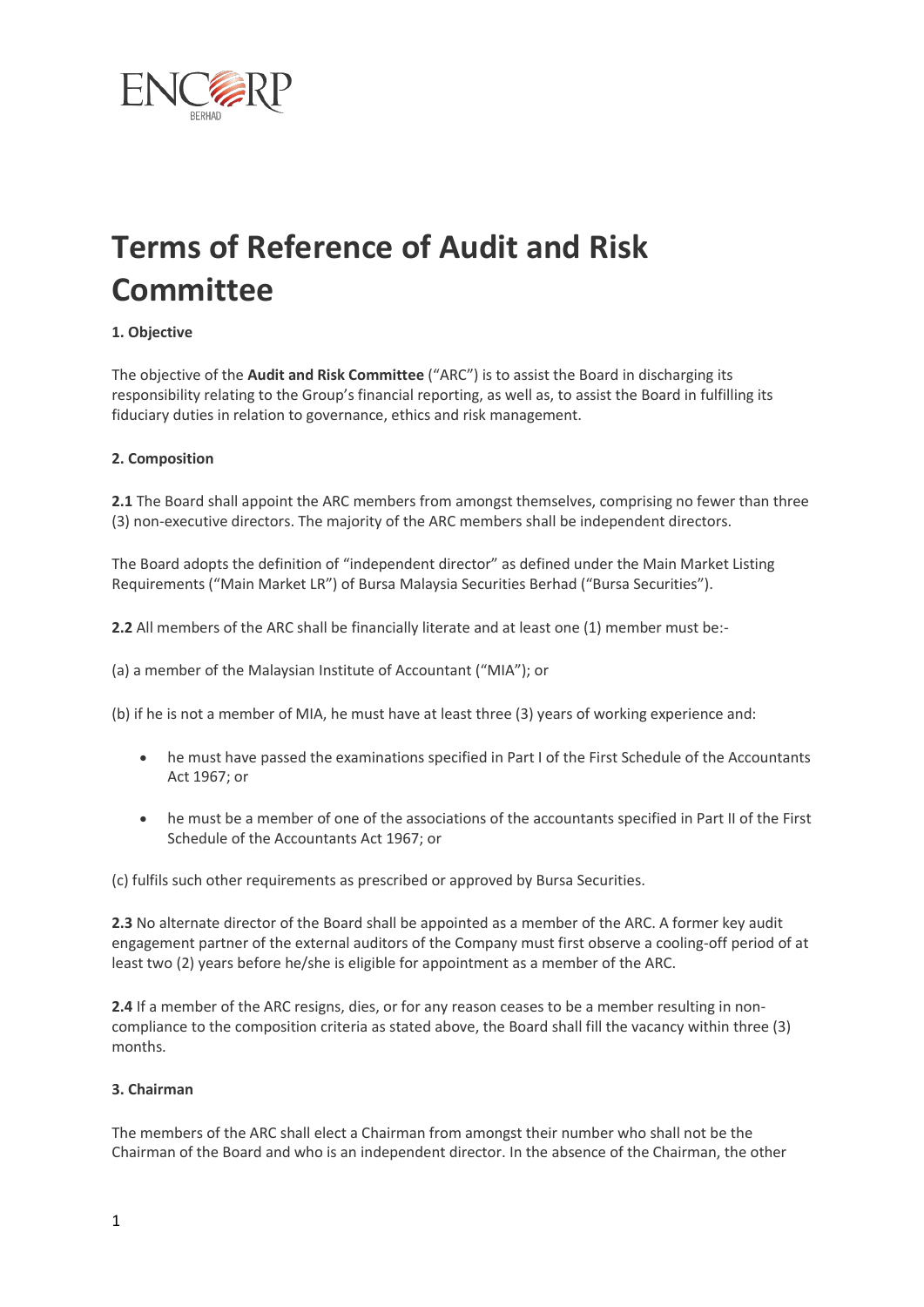

members shall amongst themselves elect a Chairman who must be an independent director to chair the meeting.

# **4. Secretary**

The Company Secretary shall be the Secretary of the ARC and as a reporting procedure, the Minutes shall be circulated to all members of the Board.

### **5. Meetings**

**5.1** The ARC shall meet regularly and hold at least four (4) meetings in a year, with due notice of issues to be discussed, and shall record its conclusions in discharging its duties and responsibilities. In addition, the Chairman may call for additional meetings at any time at the Chairman's discretion. ARC meetings may be held at two (2) or more venues within or outside Malaysia using any technology that enables the members as a whole to participate for the entire duration of the meeting.

**5.2** Upon the request of the external auditors, the Chairman of the ARC shall convene a meeting of the ARC to consider any matter the external auditors believe should be brought to the attention of the directors or shareholders.

**5.3** The Chairman of the ARC shall engage on a continuous basis with senior management, such as the chief executive officer, the chief operating officer, the head of finance, the internal auditors and the external auditors in order to be kept informed of matters affecting the Company.

**5.4** The chief executive officer, the chief operating officer, the head of finance, a representative of the internal auditors and a representative of the external auditors should normally attend meetings. Other Board members and employees may attend meetings upon the invitation of the ARC.

**5.5** The ARC shall be able to convene meetings with the external auditors without the presence of other directors and employees at least once a year.

**5.6** A member of the ARC shall abstain from discussion or deliberation and voting on matters which give rise to an actual or perceived conflict of interest for him.

#### **6. Resolution in Writing**

A resolution in writing, signed by all the members of the ARC for the time being entitled to receive notice of a meeting of the ARC, shall be as valid and effectual as if it had been passed at a meeting of the ARC duly convened and held.

# **7. Minutes**

**7.1** Minutes of each meeting shall be kept at the registered office and distributed to each member of the ARC and also to the other members of the Board. The Chairman of the ARC shall report on each meeting to the Board.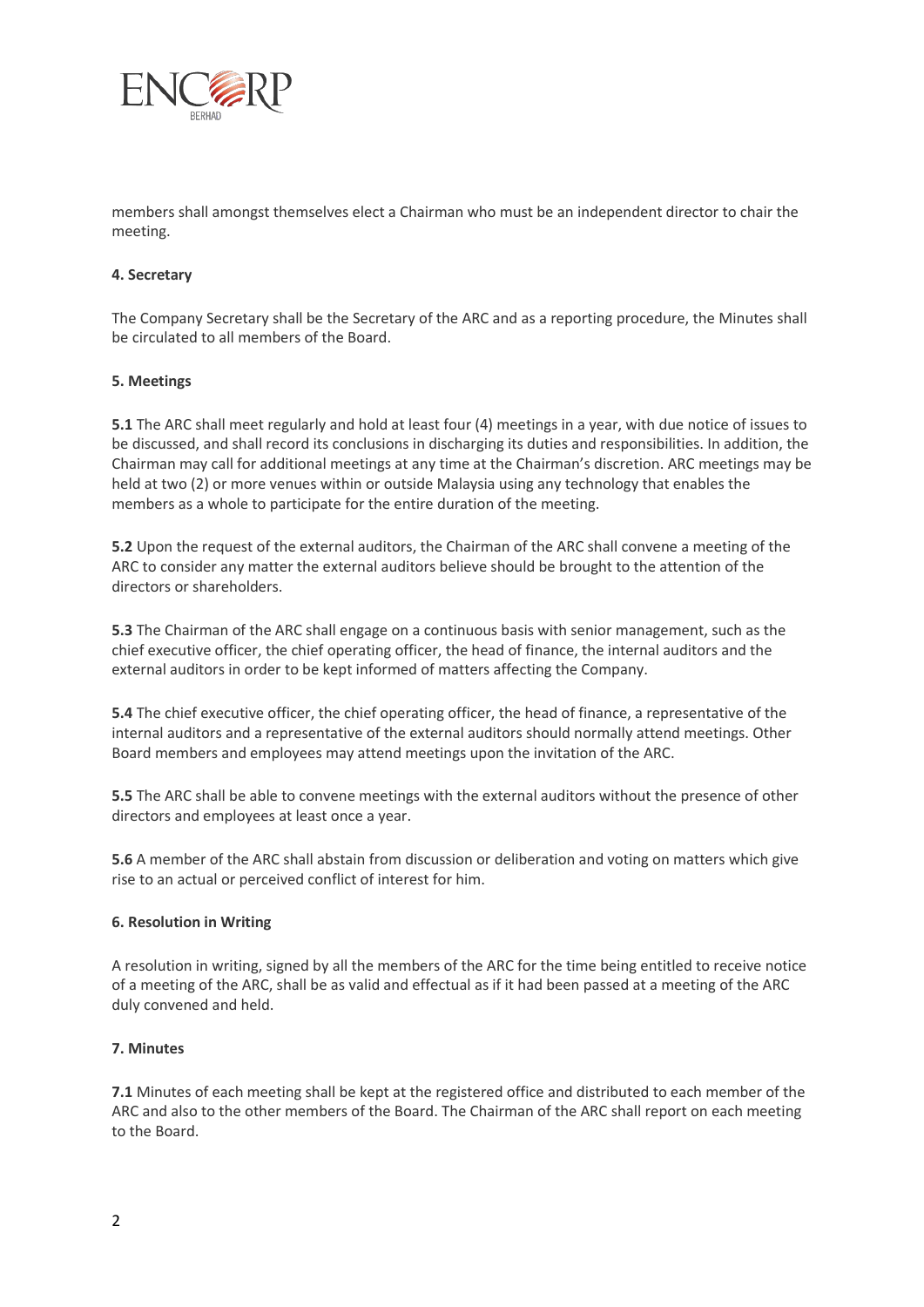

**7.2** The minutes of the ARC meeting shall be signed by the Chairman of the meeting at which the proceedings were held or by the Chairman of the next succeeding meeting.

# **8. Quorum**

In order to form a quorum for the ARC meeting, the majority of members present must be independent directors.

# **9. Authority**

The ARC shall, in accordance with a procedure to be determined by the Board and at the expense of the Company:-

(a) have explicit authority to investigate any matter within its terms of reference;

(b) have full and unlimited/unrestricted access to all information and documents/resources required to perform its duties;

(c) obtain independent professional or other advice; and

(d) have direct communication channels with the external auditors and persons carrying out the internal audit function or activity.

Where the ARC is of the view that the matter reported by it to the Board has not been satisfactorily resolved resulting in a breach of the Main Market LR of Bursa Securities, the ARC shall promptly report such matter to Bursa Securities.

# **10. Duties**

The duties of the ARC shall be:-

# **(a) oversee all matters relating to external audit**

- to discuss with the external auditors where necessary, the audit plan, the nature and scope of the audit and ensure co-ordination of audits where more than one audit firm is involved;
- to discuss problems and reservations arising from the interim and final audits and any matter the auditors may wish to discuss (in the absence of management, where necessary);
- to review with the external auditors, their management letter and management's response, the external auditors' report and the audited financial statements before the same are presented to the Board for approval;
- to review with the external auditors, their evaluation of the systems of internal control and risk management framework of the Group,;
- to consider the appointment of external auditors taking into consideration, amongst others, the suitability, independence, experience, resource and objectivity as well as the appropriateness of their audit fees as recommended by the management;
- to assess the suitability and independence of external auditors in respect of the provision of audit and non-audit services to the Group and the Company in accordance with the terms of all relevant professional and regulatory requirements;
- to annually assess the performance of the external auditors and report to the Board on the independence of the external auditors and obtaining their assurance on the continued registration with Audit Oversight Board;
- to consider any letter of resignation of external auditors and any questions of resignation and dismissal;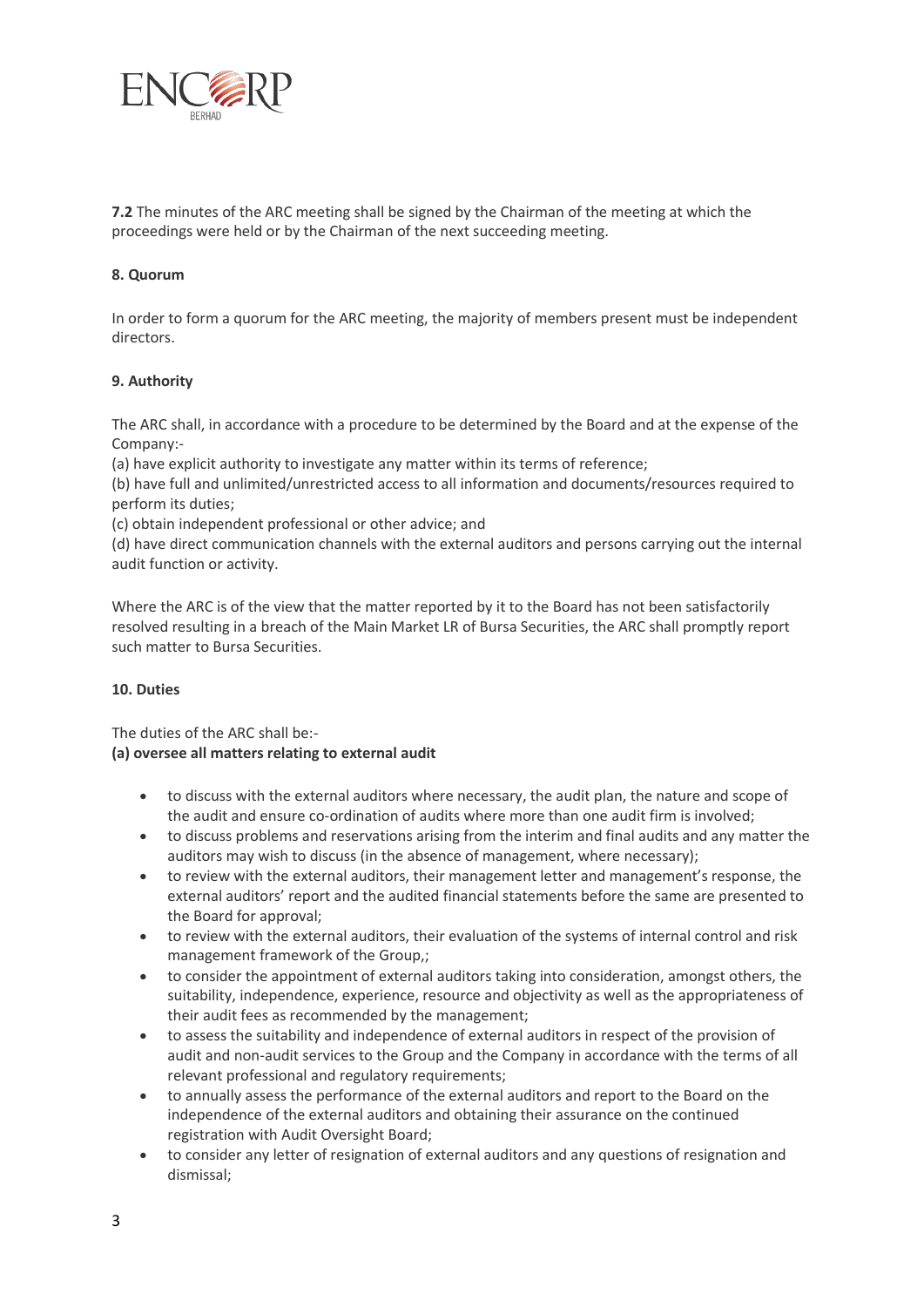

- to review the level of assistance given by the employees of the Group to the external auditors; and
- to undertake continuous professional development to keep abreast of relevant developments in accounting and auditing standards, practices and rules.

# **(b) oversee all matters relating to internal audit**

- to review and ensure that the Company and Group maintains a sound and effective system of internal controls and risk management framework
- to review the adequacy of the scope, functions, competency, experience and resources of the internal audit function;
- to ensure the internal audit is carried out objectively and is independent from the management of the Company and the functions which it audits.
- to review and approve the internal audit plan and internal audit annual budget;
- to ensure co-ordination of external audit with internal audit;
- to review major findings of internal audit reviews and management's response and ensure that appropriate actions are taken on the recommendations of the internal audit function;
- to review any assessment of the performance of the member of the internal audit function;
- to approve any appointment or termination of senior staff members of the internal audit function; and
- to keep itself informed of resignations of internal audit staff members and provide resigning staff member an opportunity to submit his/ her reasons for resigning.

# **(c) review of financial statements**

To review the quarterly and year-end financial statements of the Group before submission to the Board, focusing particularly on:

- any changes in accounting policies and practices;
- significant audit issues and adjustments arising from audit;
- going concern assumption;
- compliance with the applicable approved accounting standards and regulatory requirements; and
- compliance with the Main Market LR of Bursa Securities and other legal requirements.

# **(d) review of systems of internal control and risk management**

- to review the reports of respective risk management teams in relation to the adequacy and integrity of the Group's internal control systems in mitigating risks;
- to review the reports of respective risk management teams in relation to the adequacy and integrity of the Group's internal control systems in mitigating risks;
- to review the effectiveness of the risk management framework and to ensure that the framework adopted is based on an internationally recognised risk management framework that is able to identify, assess, manage and monitor significant financial and non-financial risks in a regular and timely manner;
- to provide guidance on the overall risk strategy for implementation and ensure that the principles and requirements of managing risk are consistently adopted throughout the Group;